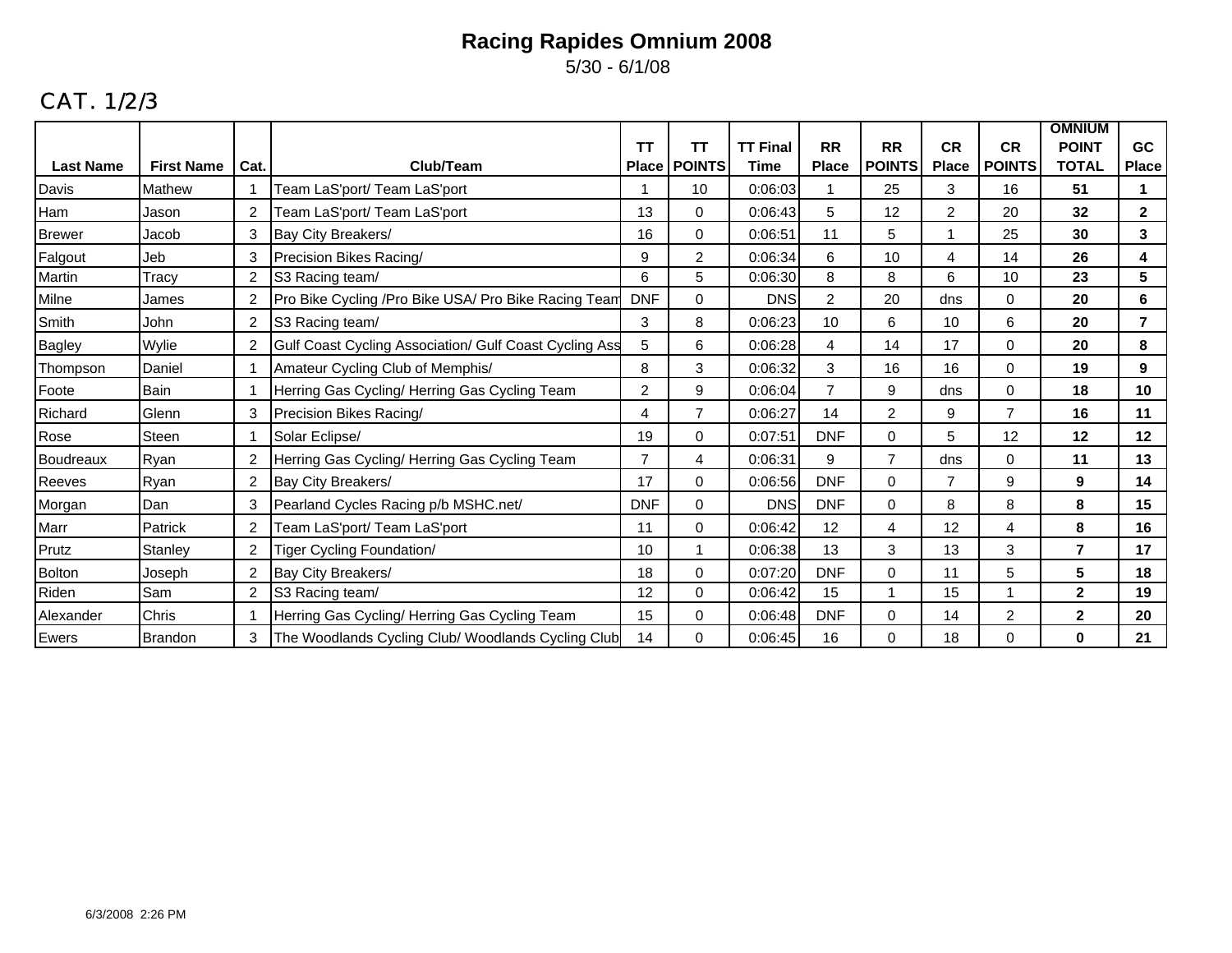| CAT. 4           |                   |                                                    |                           |                            |                                |                           |                            |                           |                            |                                               |                           |
|------------------|-------------------|----------------------------------------------------|---------------------------|----------------------------|--------------------------------|---------------------------|----------------------------|---------------------------|----------------------------|-----------------------------------------------|---------------------------|
| <b>Last Name</b> | <b>First Name</b> | Club/Team                                          | <b>TT</b><br><b>Place</b> | <b>TT</b><br><b>POINTS</b> | <b>TT Final</b><br><b>Time</b> | <b>RR</b><br><b>Place</b> | <b>RR</b><br><b>POINTS</b> | <b>CR</b><br><b>Place</b> | <b>CR</b><br><b>POINTS</b> | <b>OMNIUM</b><br><b>POINT</b><br><b>TOTAL</b> | <b>GC</b><br><b>Place</b> |
| Pincus           | Michael           | Pearland Cycles Racing p/b MSHC.net/               | 5                         | 6                          | 0:06:37                        |                           | 25                         |                           | 25                         | 56                                            | 1                         |
| Harris           | Shawn             | The Woodlands Cycling Club/ Woodlands Cycling Club | 10                        | $\mathbf{1}$               | 0:06:46                        | 4                         | 14                         | 4                         | 14                         | 29                                            | $\mathbf{2}$              |
| Young            | Donald            | Team LaS'port/                                     | 3                         | 8                          | 0:06:30                        | 13                        | 3                          | 3                         | 16                         | 27                                            | 3                         |
| Falgout          | Adam              | Precision Bikes Racing/                            | 21                        | $\Omega$                   | 0:07:22                        | 3                         | 16                         | 6                         | 10                         | 26                                            | 4                         |
| Flint            | <b>Dustin</b>     | <b>Tiger Cycling Foundation/</b>                   | 23                        | 0                          | 0:07:27                        | $\overline{2}$            | 20                         | 11                        | 5                          | 25                                            | 5                         |
| Long             | Joseph            | Tiger Cycling Foundation/                          | 8                         | 3                          | 0:06:43                        | <b>DNF</b>                | $\Omega$                   | $\overline{2}$            | 20                         | 23                                            | 6                         |
| Spina            | Eric              | TriStar Cycling Team MS/ Absolute Racing           | 9                         | $\overline{c}$             | 0:06:45                        | $\overline{7}$            | 9                          | 5                         | 12                         | 23                                            | $\overline{7}$            |
| Humphreys        | Michael           | TriStar Cycling Team MS/                           | 1                         | 10                         | 0:06:26                        | 6                         | 10                         | 14                        | $\overline{2}$             | 22                                            | 8                         |
| Luton            | Thomas            | Moritz Chevrolet Cycling/ Moritz Chevrolet Cycling |                           |                            |                                | 5                         | 12                         | $\overline{7}$            | 9                          | 21                                            | 9                         |
| Lang             | Jonathan          | <b>Tiger Cycling Foundation/</b>                   | 4                         | $\overline{7}$             | 0:06:35                        | 10                        | 6                          | 13                        | 3                          | 16                                            | 10                        |
| Gurganus         | Scott             | Team LaS'port/                                     | $\overline{7}$            | $\overline{4}$             | 0:06:43                        | 11                        | 5                          | 9                         | $\overline{7}$             | 16                                            | 11                        |
| Hollenshead      | Todd              | Mirage/ Mirage                                     | 6                         | 5                          | 0:06:38                        | 12                        | 4                          | 10                        | 6                          | 15                                            | 12                        |
| Thornell         | Floyd             | S3 Racing team/                                    | 14                        | 0                          | 0:07:01                        | 8                         | 8                          | 12                        | 4                          | 12                                            | 13                        |
| Nybom            | Chris             | Unattached/                                        | 13                        | 0                          | 0:06:57                        | 14                        | $\overline{2}$             | 8                         | 8                          | 10                                            | 14                        |
| Pincus           | Alex              | Pearland Cycles Racing p/b MSHC.net/               | $\overline{2}$            | 9                          | 0:06:27                        | <b>DNF</b>                | $\Omega$                   | 20                        | $\Omega$                   | 9                                             | 15                        |
| Rogers           | Paul              | S3 Racing team/                                    | 24                        | 0                          | 0:07:31                        | 9                         | $\overline{7}$             | 18                        | $\Omega$                   | $\overline{7}$                                | 16                        |
| Reynoso          | Jared             | Matrix Cycling Club/ Matrix/RBM                    | 19                        | 0                          | 0:07:19                        | 18                        | $\Omega$                   | 15                        | 1                          | $\blacktriangleleft$                          | 17                        |
| Wisner           | Daniel            | Raising Cane's Racing/                             |                           |                            |                                | 15                        | $\mathbf{1}$               | dns                       | $\Omega$                   | $\mathbf 1$                                   | 18                        |
| Fontenot         | Daniel            | Plano Athletic Cycling Club/PACC/ PACC             | 22                        | 0                          | 0:07:27                        | 17                        | $\Omega$                   | 16                        | $\Omega$                   | $\mathbf{0}$                                  | 19                        |
| Evans            | Mitch             | Raising Cane's Racing/                             | 20                        | $\mathbf 0$                | 0:07:21                        | 23                        | $\Omega$                   | 17                        | $\Omega$                   | $\bf{0}$                                      | 19                        |
| Martin           | <b>Braden</b>     | S3 Racing team/                                    | 26                        | $\mathbf 0$                | 0:07:38                        | 16                        | $\Omega$                   | 19                        | $\Omega$                   | $\bf{0}$                                      | 19                        |
| Shepard          | Charles           | TriStar Cycling Team MS/ Absolute Racing           | 15                        | 0                          | 0:07:02                        | 26                        | $\Omega$                   | dnf                       | $\mathbf 0$                | $\mathbf{0}$                                  | 19                        |
| Moore            | Elliott           | TriStar Cycling Team MS/ Absolute Racing           | 18                        | 0                          | 0:07:19                        | 20                        | $\mathbf 0$                | dnf                       | $\mathbf 0$                | $\bf{0}$                                      | 19                        |
| Weems            | Wade              | S3 Racing team/                                    | 17                        | 0                          | 0:07:11                        | 25                        | $\Omega$                   | dnf                       | $\mathbf 0$                | $\mathbf 0$                                   | 19                        |
| <b>Stephens</b>  | Craig             | <b>Tiger Cycling Foundation/</b>                   | 28                        | $\Omega$                   | 0:09:59                        | 27                        | $\Omega$                   | dns                       | $\Omega$                   | $\bf{0}$                                      | 19                        |
| Horne            | Jason             | TriStar Cycling Team MS/ Absolute Racing           | 25                        | $\mathbf 0$                | 0:07:38                        | <b>DNF</b>                | $\Omega$                   | dns                       | $\Omega$                   | $\bf{0}$                                      | 19                        |
| Bookman          | Jay               | <b>Tiger Cycling Foundation/</b>                   | 11                        | 0                          | 0:06:53                        | 22                        | $\Omega$                   | dns                       | $\Omega$                   | $\mathbf{0}$                                  | 19                        |
| Wellen           | Paul              | Pearland Cycles Racing p/b MSHC.net/               |                           |                            | <b>DNF</b>                     | 24                        | $\Omega$                   | dns                       | 0                          | $\mathbf 0$                                   | 19                        |
| French           | Joe               | Team LaS'port/                                     | 16                        | 0                          | 0:07:04                        | 21                        | $\mathbf 0$                | dns                       | $\mathbf 0$                | $\mathbf 0$                                   | 19                        |
| Leach            | Darron            | <b>Tiger Cycling Foundation/</b>                   | 12                        | 0                          | 0:06:55                        | 19                        | 0                          | dns                       | 0                          | $\bf{0}$                                      | 19                        |
| Schultz          | Gregory           | Unattached/                                        | 27                        | $\mathbf 0$                | 0:08:00                        | <b>DNF</b>                | $\Omega$                   | dns                       | $\mathbf 0$                | $\mathbf 0$                                   | 19                        |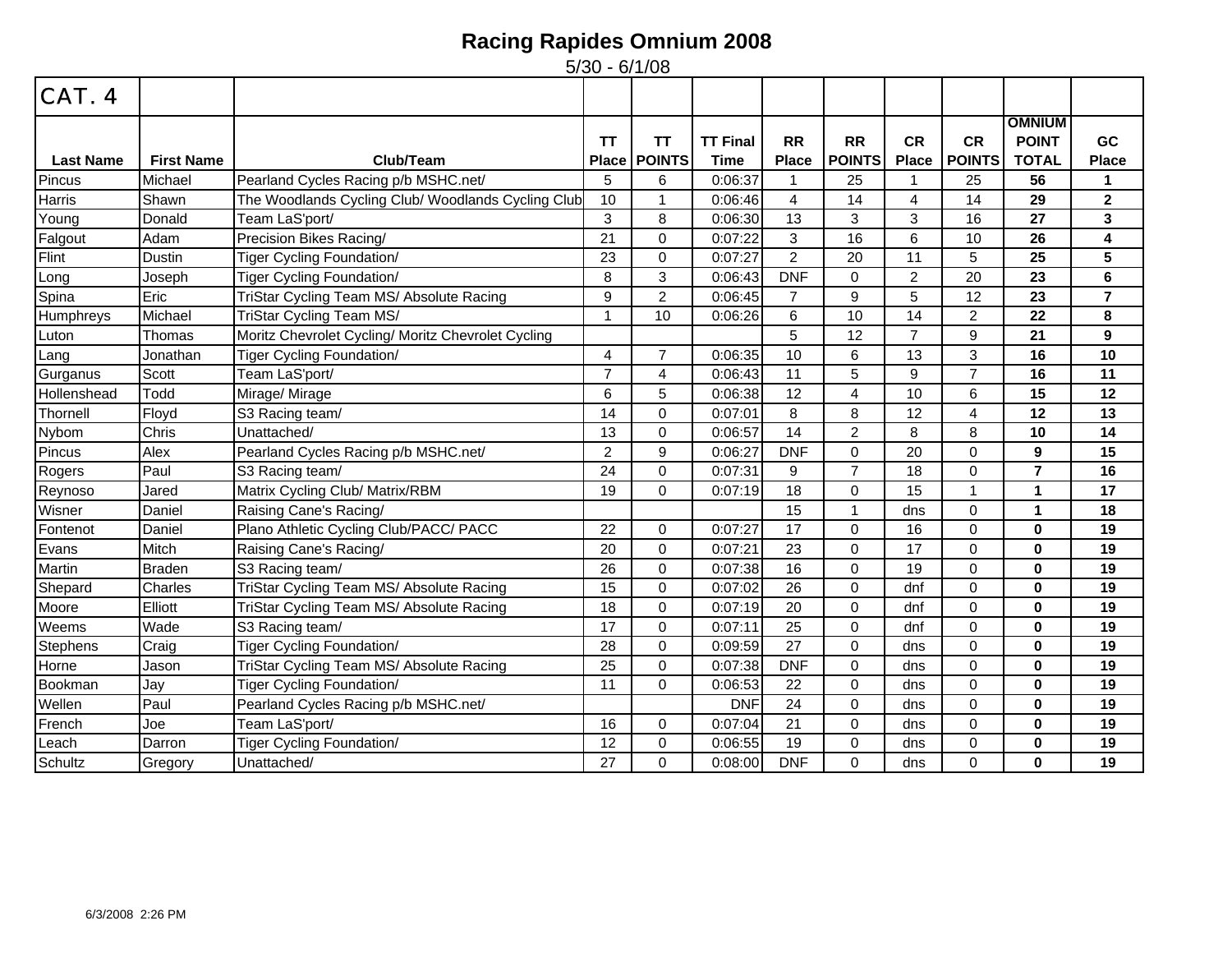| <b>CAT 5</b>      |                   |                                                       |                           |                     |                         |                           |                            |                           |                            |                                               |                    |
|-------------------|-------------------|-------------------------------------------------------|---------------------------|---------------------|-------------------------|---------------------------|----------------------------|---------------------------|----------------------------|-----------------------------------------------|--------------------|
| <b>Last Name</b>  | <b>First Name</b> | Club/Team                                             | <b>TT</b><br><b>Place</b> | ΤT<br><b>POINTS</b> | <b>TT Final</b><br>Time | <b>RR</b><br><b>Place</b> | <b>RR</b><br><b>POINTS</b> | <b>CR</b><br><b>Place</b> | <b>CR</b><br><b>POINTS</b> | <b>OMNIUM</b><br><b>POINT</b><br><b>TOTAL</b> | GC<br><b>Place</b> |
| Bajat             | <b>Brian</b>      | Team LaS'port                                         | 14                        | 0                   | 0:07:44                 | $\mathbf{1}$              | 25                         | $\overline{c}$            | 20                         | 45                                            | $\mathbf 1$        |
| Fontenot          | Ryan              | Unattached/                                           | 9                         | $\overline{2}$      | 0:07:21                 | 9                         | $\overline{7}$             | $\mathbf{1}$              | 25                         | 34                                            | $\mathbf{2}$       |
| Billeaud          | Matthew           | Precision Bikes Racing/                               | 18                        | $\mathbf 0$         | 0:07:50                 | $\overline{2}$            | 20                         | 4                         | 14                         | 34                                            | 3                  |
| Novak             | Edward            | New Orleans Bicycle Club Inc/                         | -1                        | 10                  | 0:06:37                 | 4                         | 14                         | 9                         | $\overline{7}$             | 31                                            | 4                  |
| Thomas            | Seth              | Team LaS'port/ Team LaS'port                          | <b>DNF</b>                | $\mathbf 0$         |                         | 5                         | 12                         | 3                         | 16                         | 28                                            | $5\phantom{1}$     |
| viator            | john              | Unattached/                                           | <b>DNF</b>                | $\mathsf 0$         |                         | 5                         | 12                         | 5                         | 12                         | 24                                            | $6\phantom{a}$     |
| Ashford           | Joshua            | Tiger Cycling Foundation/                             | <b>DNF</b>                | $\mathbf 0$         |                         | 5                         | 12                         | 6                         | 10                         | 22                                            | $\overline{7}$     |
| Ozair             | Ali               | Bicycle World Racing/ Bicycle World Racing            | 10                        | $\mathbf{1}$        | 0:07:27                 | 3                         | 16                         | 12                        | $\overline{4}$             | 21                                            | 8                  |
| Kelley            | Keith             | Vantage Multisport/                                   | 4                         | $\overline{7}$      | 0:07:05                 | $\overline{7}$            | 9                          | 11                        | 5                          | 21                                            | 9                  |
| <b>Stephens</b>   | <b>Brantley</b>   | Team LaS'port/ Team LaS'port                          | <b>DNF</b>                | $\mathbf 0$         |                         | 5                         | 12                         | $\overline{7}$            | 9                          | 21                                            | 10                 |
| Clark             | Christopher       | Unattached/                                           | <b>DNF</b>                | $\mathbf 0$         |                         | 5                         | 12                         | 8                         | 8                          | 20                                            | 11                 |
| Cobb              | Thomas            | Unattached/                                           | <b>DNF</b>                | $\mathbf 0$         |                         | 5                         | 12                         | 10                        | $6\phantom{1}$             | 18                                            | 12                 |
| McRae             | <b>Billy</b>      | Unattached/                                           | 8                         | $\sqrt{3}$          | 0:07:18                 | 8                         | 8                          | <b>DNS</b>                | $\mathbf 0$                | 11                                            | 13                 |
| Fall              | Lawson            | Unattached/                                           | 12                        | $\mathbf 0$         | 0:07:29                 | 6                         | 10                         | <b>DNS</b>                | $\mathbf 0$                | 10                                            | 14                 |
| Richey            | Wes               | Unattached/                                           | $\overline{7}$            | $\overline{4}$      | 0:07:18                 | 10                        | 6                          | <b>DNS</b>                | $\mathbf 0$                | 10                                            | 15                 |
| Pipes             | Randy             | <b>Tiger Cycling Foundation/</b>                      | $\overline{2}$            | 9                   | 0:06:46                 | 19                        | 0                          | <b>DNS</b>                | $\mathbf 0$                | 9                                             | 16                 |
| Patterson         | David             | New Orleans Bicycle Club Inc/ Parish National Bank/Co | $\mathbf{3}$              | 8                   | 0:06:52                 | dnf                       | 0                          | <b>DNS</b>                | $\mathbf 0$                | 8                                             | 17                 |
| <b>Brouillett</b> | <b>Newt</b>       | S3 Racing                                             | 15                        | $\mathbf 0$         | 0:07:45                 | 11                        | 5                          | 13                        | 3                          | 8                                             | 18                 |
| Harris            | <b>Dirk</b>       | <b>Tiger Cycling Foundation/</b>                      | 5                         | 6                   | 0:07:16                 | 15                        | $\mathbf{1}$               | <b>DNS</b>                | $\mathbf 0$                | 7                                             | 19                 |
| Luce              | Phillip           | Unattached/                                           | 6                         | $\sqrt{5}$          | 0:07:16                 | 17                        | 0                          | <b>DNS</b>                | $\Omega$                   | 5                                             | 20                 |
| Prentice          | Jimmy             | #N/A                                                  | 19                        | $\mathbf 0$         | 0:07:57                 | 12                        | 4                          | <b>DNS</b>                | $\mathbf 0$                | 4                                             | 21                 |
| McMickens         | Scott             | Unattached/                                           | 17                        | $\mathbf 0$         | 0:07:47                 | 13                        | 3                          | <b>DNS</b>                | $\mathbf 0$                | 3                                             | 22                 |
| Martin            | Spencer           | Unattached/                                           | 11                        | $\mathbf 0$         | 0:07:28                 | 14                        | $\overline{2}$             | <b>DNS</b>                | $\mathbf 0$                | $\overline{2}$                                | 23                 |
| Johnson           | <b>Steve</b>      | New Orleans Bicycle Club Inc/ Parish National Bank/Co | 13                        | $\pmb{0}$           | 0:07:43                 | 18                        | 0                          | 14                        | $\overline{2}$             | $\mathbf 2$                                   | 24                 |
| fairbanks         | bruce             | Unattached/                                           | 21                        | $\mathbf 0$         | 0:08:24                 | dns                       | 0                          | 15                        | $\mathbf{1}$               | 1                                             | 25                 |
| Miller            | Matthew           | Precision Bikes Racing/                               | 20                        | $\mathbf 0$         | 0:07:57                 | dnf                       | 0                          | <b>DNS</b>                | $\mathbf 0$                | $\mathbf{0}$                                  | 26                 |
| Liles             | Stephen           | Unattached/                                           | 22                        | 0                   | 0:08:48                 | 22                        | 0                          | <b>DNS</b>                | $\mathbf 0$                | $\bf{0}$                                      | 26                 |
| Lanoux            | Kurt              | New Orleans Bicycle Club Inc/                         | 16                        | $\mathbf 0$         | 0:07:47                 | 20                        | 0                          | <b>DNS</b>                | $\mathbf 0$                | $\mathbf{0}$                                  | 26                 |
| <b>Hendricks</b>  | Prentiss          | Unattached/                                           | <b>DNF</b>                | $\mathbf 0$         |                         | 16                        | 0                          | <b>DNS</b>                | $\mathbf 0$                | $\mathbf 0$                                   | 26                 |
| hargrove          | scott             | #N/A                                                  | <b>DNF</b>                | $\mathbf 0$         |                         | dnf                       | 0                          | <b>DNS</b>                | $\mathbf 0$                | $\bf{0}$                                      | 26                 |
| murchison         | roderick          | Unattached/                                           | <b>DNF</b>                | $\Omega$            |                         | 21                        | 0                          | <b>DNS</b>                | $\Omega$                   | $\bf{0}$                                      | 26                 |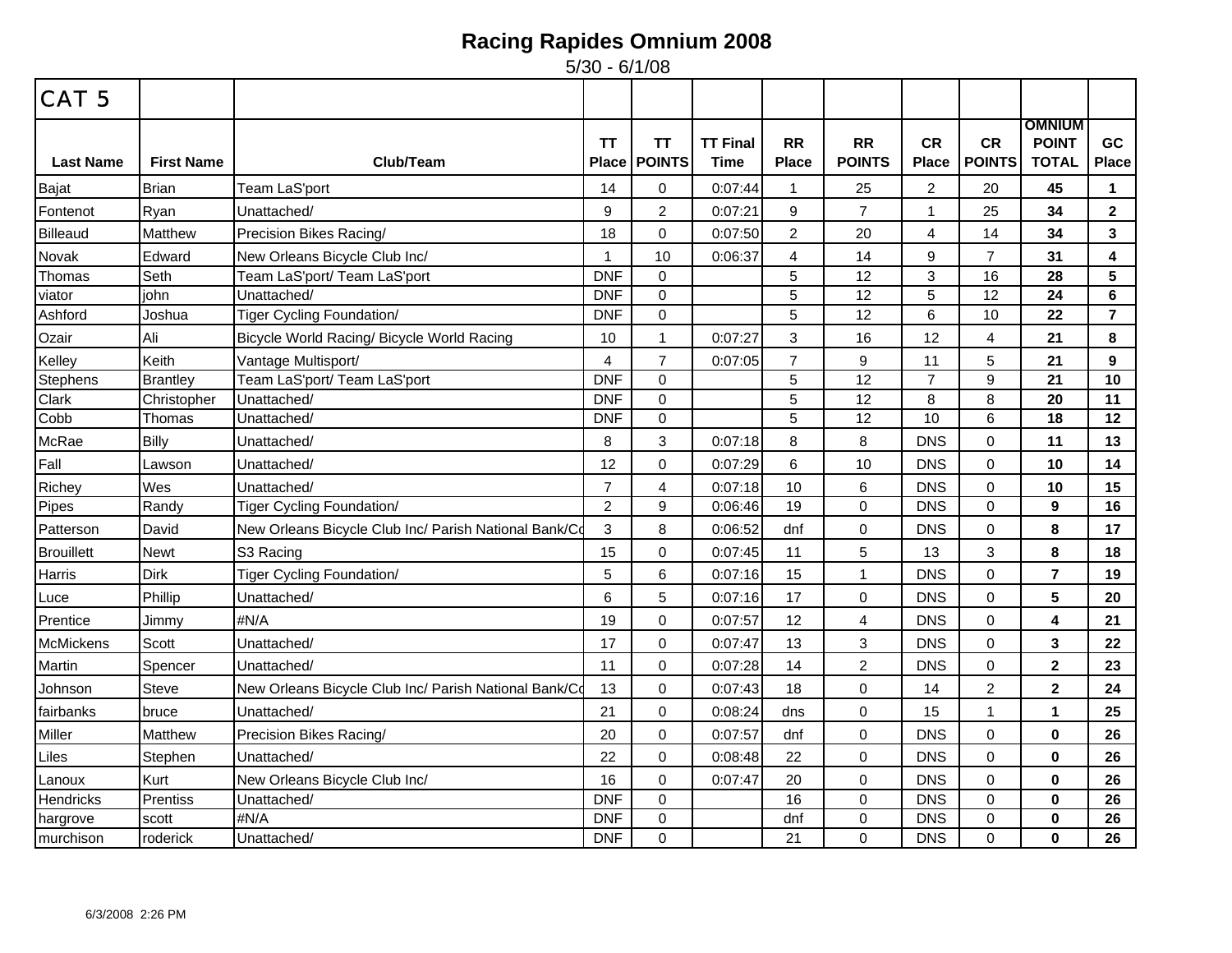| <b>MASTERS 35+</b> |                   |                                                    |                    |                     |                         |                           |                            |                           |                            |                                               |                    |
|--------------------|-------------------|----------------------------------------------------|--------------------|---------------------|-------------------------|---------------------------|----------------------------|---------------------------|----------------------------|-----------------------------------------------|--------------------|
| <b>Last Name</b>   | <b>First Name</b> |                                                    | TТ<br><b>Place</b> | TΤ<br><b>POINTS</b> | <b>TT Final</b><br>Time | <b>RR</b><br><b>Place</b> | <b>RR</b><br><b>POINTS</b> | <b>CR</b><br><b>Place</b> | <b>CR</b><br><b>POINTS</b> | <b>OMNIUM</b><br><b>POINT</b><br><b>TOTAL</b> | GC<br><b>Place</b> |
| Morgan             | Dan               | Pearland Cycles Racing p/b MSHC.net/               | 4                  | 7                   | 0:06:26                 |                           | 25                         |                           | 25                         | 57                                            |                    |
| Davis              | Donald            | Jeep/CJB Construction/                             | 2                  | 9                   | 0:06:14                 | 2                         | 20                         | $\overline{2}$            | 20                         | 49                                            | $\mathbf{2}$       |
| <b>Bickel</b>      | Kurt              | Joes Pro Bikes/ Joe's Pro Bikes                    |                    | 10                  | 0:06:11                 | 6                         | 10                         | 3                         | 16                         | 36                                            | 3                  |
| Simmons            | Scott             | Moritz Chevrolet Cycling/ Moritz Chevrolet Cycling | 3                  | 8                   | 0:06:23                 | 5                         | 12                         | 8                         | 8                          | 28                                            | 4                  |
| Fontana            | Michael           | Midsouth Masters Cycling/ SEECA / New Orleans Fish |                    |                     |                         | 4                         | 14                         | 5                         | 12                         | 26                                            | 5                  |
| Miller             | Jason             | Midsouth Masters Cycling/ SEECA / New Orleans Fish |                    |                     |                         | 3                         | 16                         | $\overline{7}$            | 9                          | 25                                            | 6                  |
| Scheib             | Jay               | Midsouth Masters Cycling/ SEECA / New Orleans Fish | 5                  | 6                   | 0:06:41                 | 8                         | 8                          | 10                        | 6                          | 20                                            | $\overline{7}$     |
| marr               | patrick           | Team LaS'port/ Team LaS'port                       |                    |                     |                         |                           |                            | 4                         | 14                         | 14                                            | 8                  |
| Doiron             | Tim               | #N/A                                               | $\overline{ }$     | 4                   | 0:07:15                 | $\overline{7}$            | 9                          | dns                       | 0                          | 13                                            | 9                  |
| Megginson          | Jay               | Jeep/CJB Construction/                             |                    |                     |                         | 9                         | $\overline{7}$             | 11                        | 5.                         | 12                                            | 10                 |
| Davis              | <b>Charles</b>    | Midsouth Masters Cycling/ SEECA / New Orleans Fish | 6                  | 5                   | 0:07:00                 | 10                        | 6                          | dns                       | $\Omega$                   | 11                                            | 11                 |
| Carbonneau         | Lawrence          | Jeep/CJB Construction/                             |                    |                     |                         | dns                       | $\Omega$                   | 6                         | 10                         | 10                                            | 12                 |
| Santopadre Jr      | Robert            | Midsouth Masters Cycling/ SEECA / New Orleans Fish |                    |                     |                         | 11                        | 5                          | 13                        | 3                          | 8                                             | 13                 |
| Lott               | Guy               | Jeep/CJB Construction/                             | 8                  | 3                   | 0:07:18                 | dnf                       | 0                          | 12                        | 4                          | $\overline{7}$                                | 14                 |
| novak              | led               | New Orleans Bicycle Club Inc/                      |                    |                     |                         |                           |                            | 9                         | 7                          |                                               | 15                 |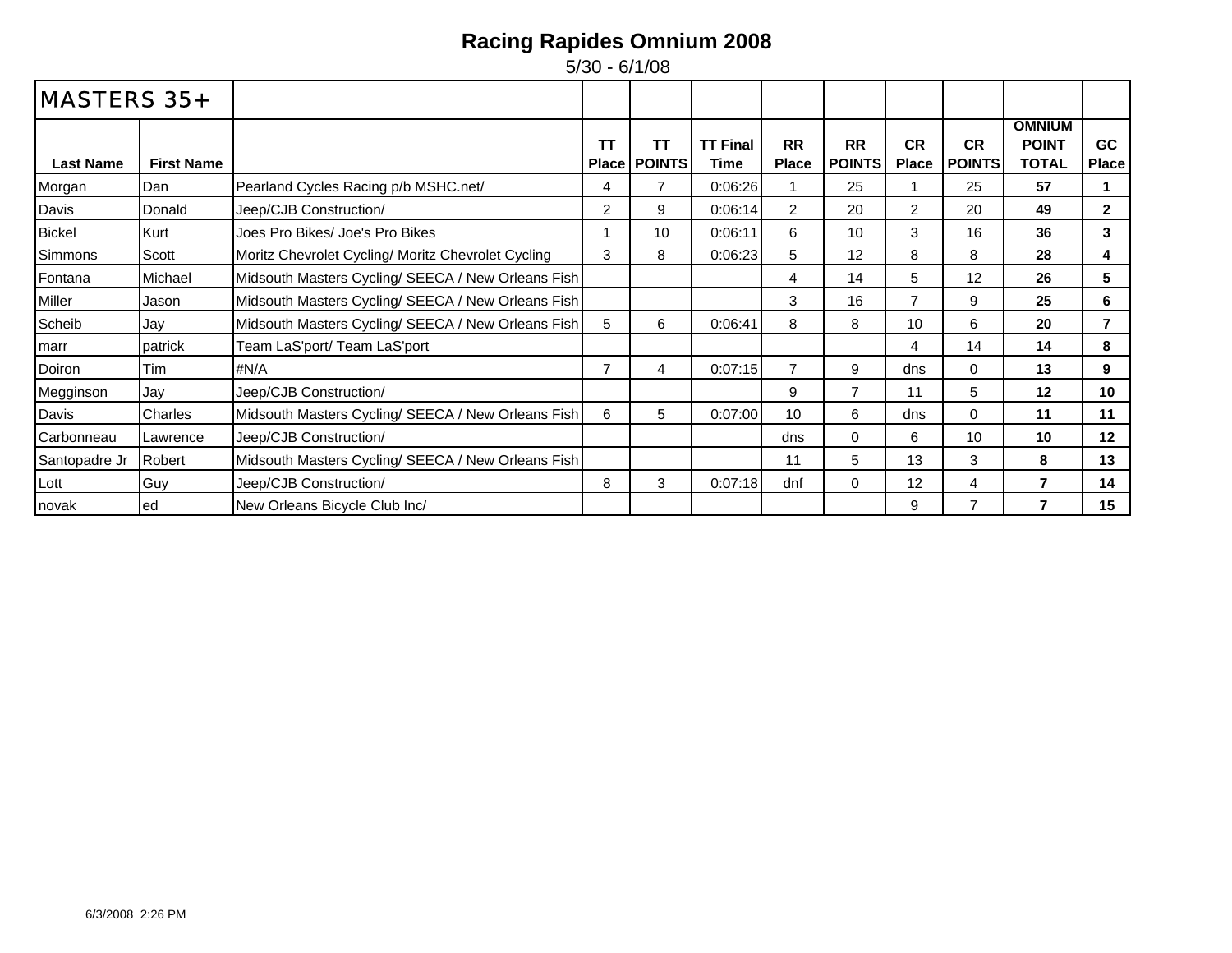|                   |                   |                                                    | $-5/30 - 6/1/08$   |                     |                         |                           |                                  |                |                    |                                               |                           |
|-------------------|-------------------|----------------------------------------------------|--------------------|---------------------|-------------------------|---------------------------|----------------------------------|----------------|--------------------|-----------------------------------------------|---------------------------|
| <b>MASTER 45+</b> |                   |                                                    |                    |                     |                         |                           |                                  |                |                    |                                               |                           |
| <b>Last Name</b>  | <b>First Name</b> | Club/Team                                          | тт<br><b>Place</b> | TΤ<br><b>POINTS</b> | <b>TT Final</b><br>Time | <b>RR</b><br><b>Place</b> | <b>RR</b><br><b>POINTS Place</b> | Crit           | Crit<br>l Points l | <b>OMNIUM</b><br><b>POINT</b><br><b>TOTAL</b> | <b>GC</b><br><b>Place</b> |
| Carbonneau        | Lawrence          | Jeep/CJB Construction/                             |                    | 10                  | 0:06:21                 |                           | 25                               |                | 25                 | 60                                            |                           |
| Dona              | Grant             | S3 Racing team/                                    | 3                  | 8                   | 0:06:45                 | $\overline{2}$            | 20                               | 5              | 12                 | 40                                            | $\mathbf{2}$              |
| Moore             | <b>Charles</b>    | Herring Gas Cycling/ Herring Gas Cycling Team      | 4                  |                     | 0:06:45                 | 3                         | 16                               | 3              | 16                 | 39                                            | 3                         |
| <b>Bourne</b>     | lBo.              | Herring Gas Cycling/Herring Gas Cycling Team       | 2                  | 9                   | 0:06:35                 | 5                         | 12                               | 4              | 14                 | 35                                            | 4                         |
| <b>Shores</b>     | Wylie             | Team LaS'port/ Team LaS'port                       | 6                  | 5                   | 0:08:14                 | 6                         | 10                               |                | 9                  | 24                                            | 5                         |
| Scheib            | Jay               | Midsouth Masters Cycling/ SEECA / New Orleans Fish | dns                | 0                   |                         | <b>DNS</b>                | $\Omega$                         | $\overline{2}$ | 20                 | 20                                            | 6                         |
| Voltz             | Chris             | Unattached/                                        | 5                  | 6                   | 0:07:10                 | 4                         | 14                               | nds            |                    | 20                                            |                           |
| Stephenson        | Craig             |                                                    | dns                |                     |                         | <b>DNS</b>                |                                  | 6              | 10                 | 10                                            | 8                         |
| french            | joe               |                                                    | dns                |                     |                         | <b>DNS</b>                |                                  | <b>DNF</b>     |                    | 0                                             | 9                         |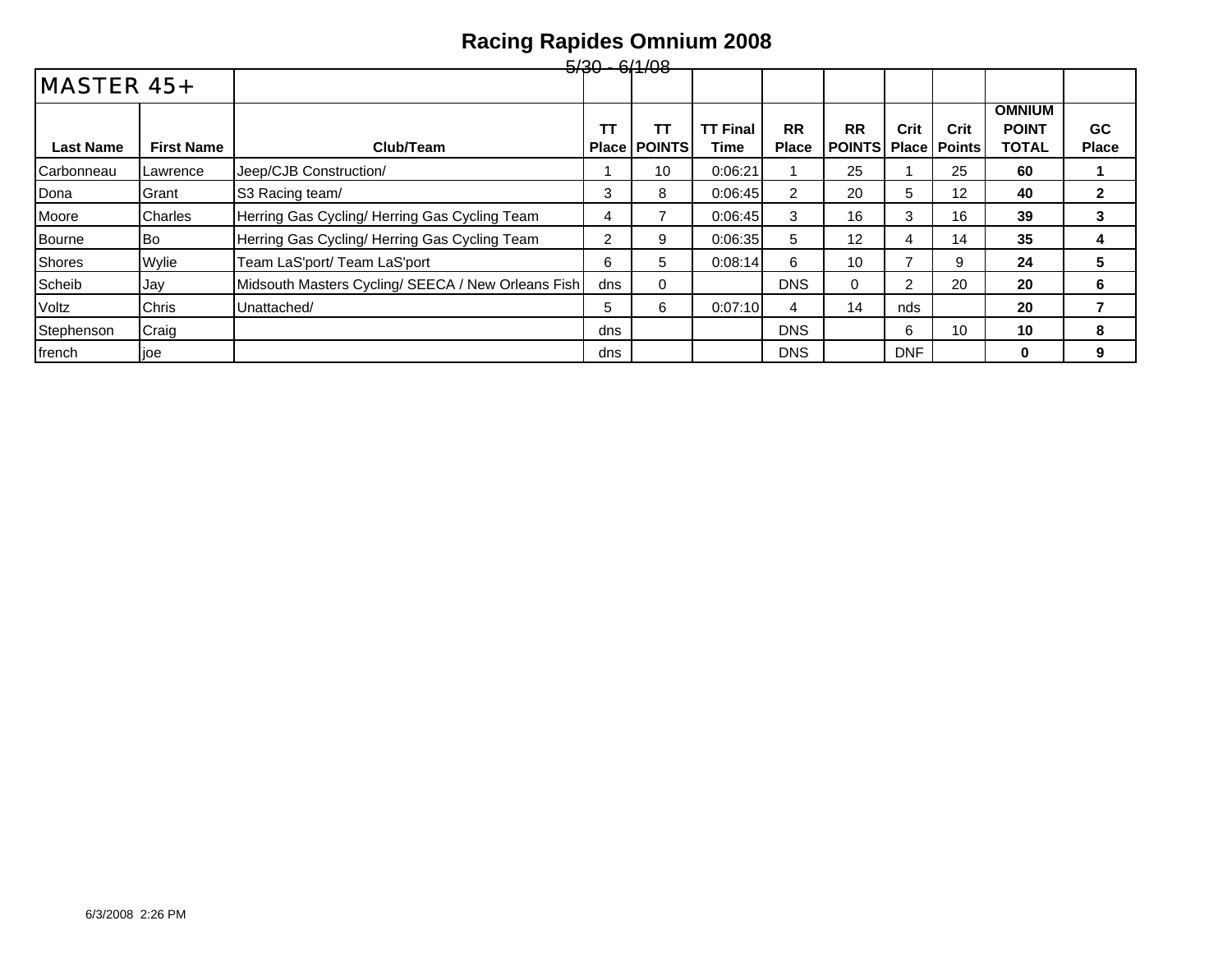| <b>WOMEN</b>     |                   |                                                       |                    |                     |                         |                           |                            |                           |                            |                                               |                    |
|------------------|-------------------|-------------------------------------------------------|--------------------|---------------------|-------------------------|---------------------------|----------------------------|---------------------------|----------------------------|-----------------------------------------------|--------------------|
| <b>Last Name</b> | <b>First Name</b> | Club/Team                                             | ТT<br><b>Place</b> | ΤT<br><b>POINTS</b> | <b>TT Final</b><br>Time | <b>RR</b><br><b>Place</b> | <b>RR</b><br><b>POINTS</b> | <b>CR</b><br><b>Place</b> | <b>CR</b><br><b>POINTS</b> | <b>OMNIUM</b><br><b>POINT</b><br><b>TOTAL</b> | GC<br><b>Place</b> |
| Milne            | Debbie            | Pro Bike Cycling / Pro Bike USA/                      |                    | 10                  | 0:07:05                 |                           | 25                         |                           | 25                         | 60                                            | 1                  |
| Knecht           | Ashley            | Tiger Cycling Foundation/                             | 4                  | $\overline{7}$      | 0:07:35                 | $\overline{2}$            | 20                         | 3                         | 16                         | 43                                            | $\mathbf{2}$       |
| Tarr             | Helen             | Sugar Cycles/ Specialized Regional Women's Team       | <b>DNF</b>         | $\Omega$            |                         | 3                         | 16                         | 2                         | 20                         | 36                                            | 3                  |
| <b>McMickens</b> | Stacey            | S3 Racing team/                                       | 5                  | 6                   | 0:07:39                 | $\overline{4}$            | 14                         | $\overline{4}$            | 14                         | 34                                            | 4                  |
| Sonnier          | Sally             | Unattached/                                           | $\overline{2}$     | 9                   | 0:07:20                 | 6                         | 10                         | 5                         | 12                         | 31                                            | 5                  |
| Meichan          | Laura             | Sugar Cycles/ Specialized Regional Women's Team       | 8                  | 3                   | 0:07:52                 | 5                         | 12                         | 6                         | 10                         | 25                                            | 6                  |
| <b>Barbe</b>     | Lori              | S3 Racing team/                                       | 3                  | 8                   | 0:07:30                 | 9                         | $\overline{7}$             | $\overline{7}$            | 9                          | 24                                            | $\overline{7}$     |
| <b>Torres</b>    | Vivian            | New Orleans Bicycle Club Inc/ Parish National Bank/Co | 6                  | 5                   | 0:07:51                 | 10                        | 6                          | 8                         | 8                          | 19                                            | 8                  |
| Van Camp         | Jill              | Jeep/CJB Construction/                                | $\overline{7}$     | 4                   | 0:07:52                 | $\overline{7}$            | 9                          | 14                        | $\overline{c}$             | 15                                            | 9                  |
| Kendrick         | Judith            | New Orleans Bicycle Club Inc/ Parish National Bank/Co | 9                  | $\overline{2}$      | 0:07:56                 | 8                         | 8                          | 11                        | 5                          | 15                                            | 10                 |
| Smith            | Mikayla           | S3 Racing team/                                       | 12                 | $\mathbf 0$         | 0:08:21                 | 13                        | 3                          | 10                        | 6                          | 9                                             | 11                 |
| Smith            | Silvia            | S3 Racing team/                                       | 11                 | $\Omega$            | 0:08:15                 | 11                        | 5                          | 12                        | 4                          | 9                                             | 12                 |
| Bejune           | Stephanie         | Unattached/                                           | 13                 | $\mathbf 0$         | 0:08:27                 | 17                        | $\Omega$                   | 9                         | $\overline{7}$             | $\overline{7}$                                | 13                 |
| Bell             | Brandi            | S3 Racing team/                                       | 10                 |                     | 0:08:10                 | 16                        | 0                          | 13                        | 3                          | 4                                             | 14                 |
| Lindstedt        | Elizabeth         | Tiger Cycling Foundation/                             | <b>DNS</b>         | $\mathbf 0$         | 0:09:01                 | 12                        | $\overline{4}$             | <b>DNS</b>                | $\mathbf 0$                | 4                                             | 15                 |
| Jeansonne        | Jennifer          | Tiger Cycling Foundation/                             | 14                 | $\Omega$            | 0:08:46                 | 14                        | 2                          | 15                        |                            | 3                                             | 16                 |
| Dykema           | Kristi            | Tiger Cycling Foundation/                             | <b>DNS</b>         | $\Omega$            | 0:09:01                 | 15                        | 1                          | <b>DNS</b>                | $\Omega$                   | 1                                             | 17                 |
| Elder            | Elisabeth         | S3 Racing team/                                       | 15                 | 0                   | 0:10:27                 | 19                        | $\Omega$                   | 16                        | $\Omega$                   | $\bf{0}$                                      | 18                 |
| cole             | nancy             | Tiger Cycling Foundation/                             | <b>DNS</b>         | $\Omega$            | 0:09:01                 | 18                        | $\Omega$                   | <b>DNS</b>                | $\Omega$                   | 0                                             | 18                 |